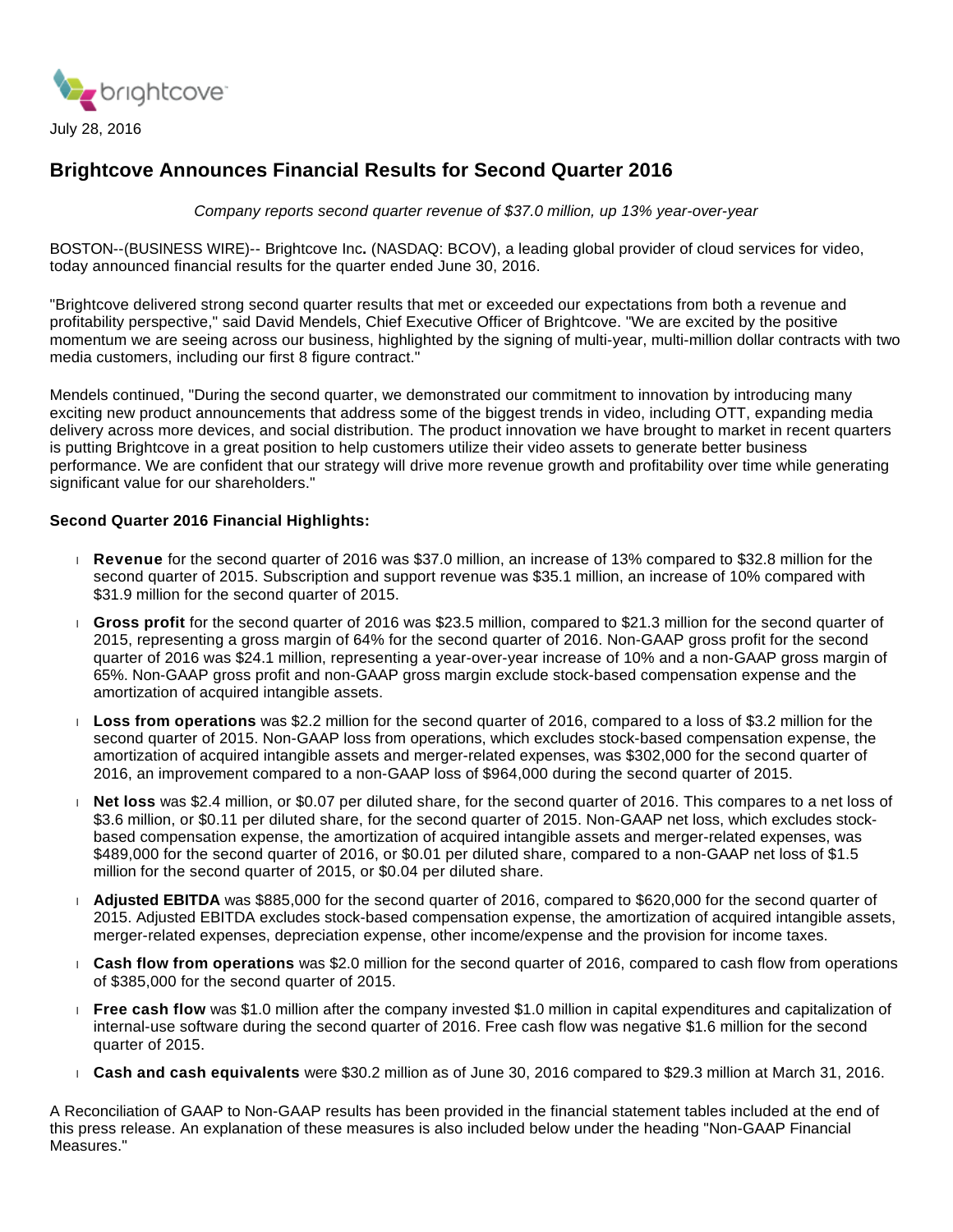#### **Other Second Quarter and Recent Highlights:**

- Average revenue per premium customer was \$69,000 in the second quarter of 2016. This is an increase of 8% from \$64,000 in the comparable period in 2015.
- Recurring dollar retention rate was 95% in the second quarter of 2016, which was within our historical target in the low to mid 90% range.
- $\overline{E}$  Ended the quarter with 4,774 customers, of which 1,926 were premium.
- $\blacksquare$  New media customers and media customers who expanded their relationship during the quarter included: AMC, BounceTV, Box Plus, Express Newspapers, Le Parisien, Pluto TV, Ringier AG, TV Dorama, TV5Monde Asia, Woven Digital and Yelp, among others.
- New digital marketing customers and digital marketing customers who expanded their relationship during the quarter included: Angie's List, Comodo, Jardine Matheson, Keurig Green Mountain, Lush Cosmetics, Morningstar, Omron, Rolls Royce, SAS Institute, TUI Travel Group, and Xero, among others.
- Launched a video content marketplace powered by Vemba, a next generation video distribution and content discovery platform for premium publishers. The Vemba marketplace is integrated with Brightcove's Video Cloud, which helps expand content libraries and create new revenue opportunities for media companies.
- Partnered with IRIS.TV to license its Adaptive Stream™ technology, which will enable Brightcove customers to provide personalized programming to their viewers through content discovery and recommendations.

### **Business Outlook**

Based on information as of today, July 28, 2016, the Company is issuing the following financial guidance:

### **Third Quarter 2016**:

- **Revenue** is expected to be in the range of \$37.0 million to \$37.5 million.
- **Non-GAAP income/loss from operations** is expected to be in the range of \$800,000 to \$1.3 million, which excludes stock-based compensation of approximately \$1.6 million and the amortization of acquired intangible assets of approximately \$800,000.
- **Adjusted EBITDA** in the second quarter is expected to be in the range of \$2.0 million to \$2.5 million, which excludes stock-based compensation of approximately \$1.6 million, the amortization of acquired intangible assets and depreciation of approximately \$1.2 million, and other expense and taxes of approximately \$300,000.
- **Non-GAAP diluted net income per share** is expected to be \$0.01 to \$0.03, which excludes stock-based compensation of approximately \$1.6 million and the amortization of acquired intangible assets of approximately \$800,000, and assumes approximately 34.9 million shares outstanding.

# **Full Year 2016**:

- **Revenue** is expected to be in the range of \$148.3 million to \$149.3 million.
- **Non-GAAP income/loss from operations** is expected to be in the range of \$2.3 to \$3.8 million, which excludes stock-based compensation of approximately \$6.0 million and the amortization of acquired intangible assets of approximately \$3.1 million.
- **Adjusted EBITDA** for the full year is expected to be in the range of \$8.0 to \$9.5 million, which excludes stock-based compensation of approximately \$6.0 million, the amortization of acquired intangible assets and depreciation of approximately \$5.0 million, and other expense and taxes of approximately \$800,000.
- **Non-GAAP diluted net income per share** is expected to be in the range of \$0.05 to \$0.08, which excludes stockbased compensation of approximately \$6.0 million and the amortization of acquired intangible assets of approximately \$3.1 million, and assumes approximately 34.3 million shares outstanding.

# **Conference Call Information**

Brightcove will host a conference call today, July 28, 2016, at 5:00 p.m. (Eastern Time) to discuss the Company's financial results and current business outlook. To access the call, dial 877-407-3982 (domestic) or 201-493-6780 (international). A replay of this conference call will be available for a limited time at 877-870-5176 (domestic) or 858-384-5517 (international). The replay conference ID is 13640131. A replay of the webcast will also be available for a limited time at [http://investor.brightcove.com.](http://cts.businesswire.com/ct/CT?id=smartlink&url=http%3A%2F%2Finvestor.brightcove.com%2F&esheet=51391455&newsitemid=20160728006496&lan=en-US&anchor=http%3A%2F%2Finvestor.brightcove.com&index=1&md5=0d9dcd9c1d373e3f20607d80be54200d)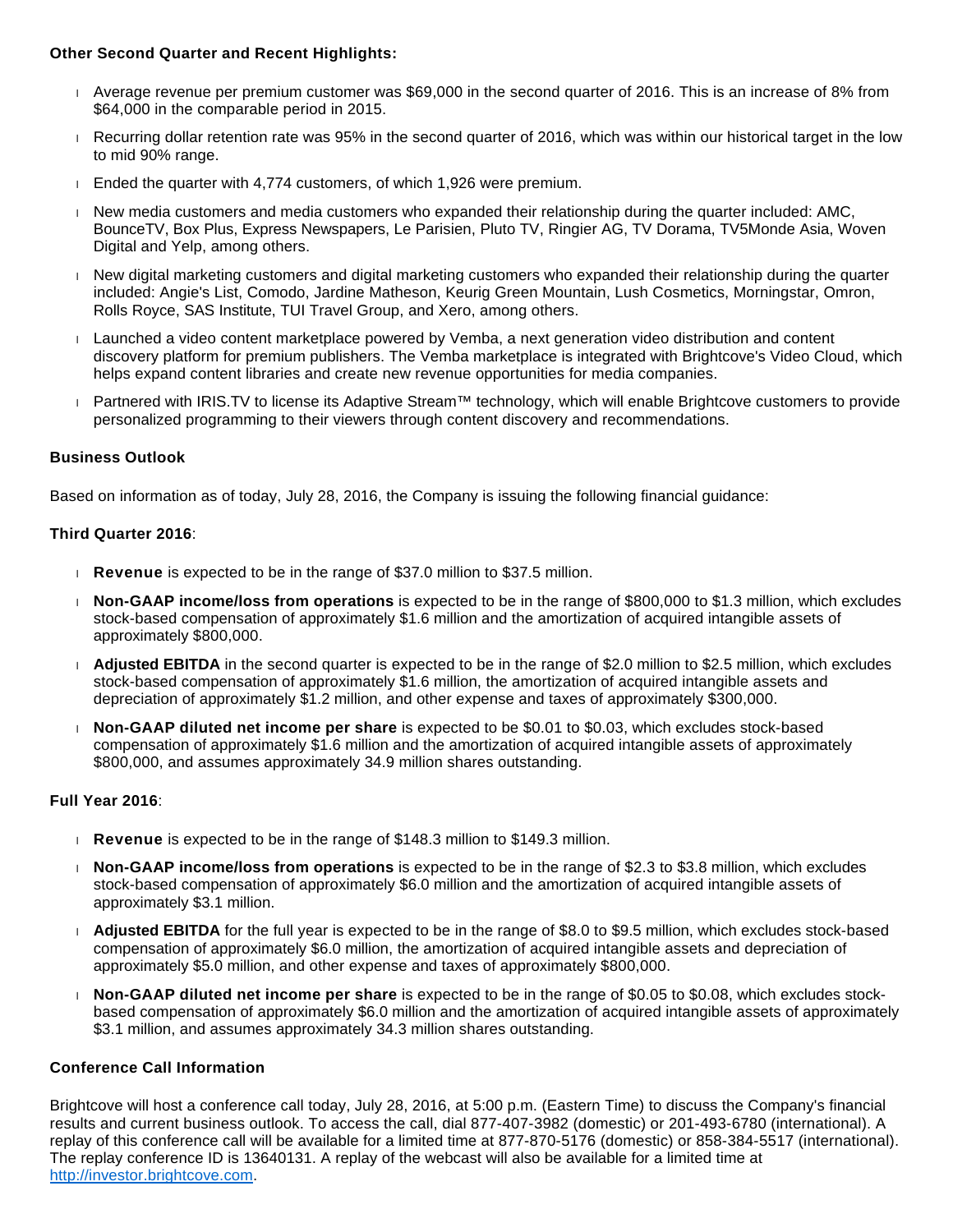## **About Brightcove**

Brightcove Inc. (NASDAQ:BCOV) is the leading global provider of powerful cloud solutions for delivering and monetizing video across connected devices. The company offers a full suite of products and services that reduce the cost and complexity associated with publishing, distributing, measuring and monetizing video across devices. Brightcove has nearly 5,000 customers in over 70 countries that rely on the company's cloud solutions to successfully publish high-quality video experiences to audiences everywhere. To learn more, visit [www.brightcove.com.](http://cts.businesswire.com/ct/CT?id=smartlink&url=https%3A%2F%2Fprotect-us.mimecast.com%2Fs%2F4Qn1BECVeJlVCd&esheet=51391455&newsitemid=20160728006496&lan=en-US&anchor=www.brightcove.com&index=2&md5=ad7b3d15026fe1e8c8809d19aa8ff6ea)

### **Forward-Looking Statements**

This press release includes certain "forward-looking statements" within the meaning of the Private Securities Litigation Reform Act of 1995, including statements concerning our financial guidance for the third fiscal quarter of 2016 and full year 2016, our position to execute on our growth strategy, and our ability to expand our leadership position and market opportunity. These forward-looking statements include, but are not limited to, plans, objectives, expectations and intentions and other statements contained in this press release that are not historical facts and statements identified by words such as "expects," "anticipates," "intends," "plans," "believes," "seeks," "estimates" or words of similar meaning. These forwardlooking statements reflect our current views about our plans, intentions, expectations, strategies and prospects, which are based on the information currently available to us and on assumptions we have made. Although we believe that our plans, intentions, expectations, strategies and prospects as reflected in or suggested by those forward-looking statements are reasonable, we can give no assurance that the plans, intentions, expectations or strategies will be attained or achieved. Furthermore, actual results may differ materially from those described in the forward-looking statements and will be affected by a variety of risks and factors that are beyond our control including, without limitation: our history of losses; our limited operating history; expectations regarding the widespread adoption of customer demand for our products; our ability to expand the sales of our products to customers located outside the U.S.; keeping up with the rapid technological change required to remain competitive in our industry; our ability to retain existing customers; our ability to manage our growth effectively and successfully recruit additional highly-qualified personnel; the price volatility of our common stock; and other risks set forth under the caption "Risk Factors" in our most recently filed Annual Report on Form 10-K, as updated by our subsequently filed Quarterly Reports on Form 10-Q and our other SEC filings. We assume no obligation to update any forward-looking statements contained in this document as a result of new information, future events or otherwise.

#### **Non-GAAP Financial Measures**

Brightcove has provided in this release the non-GAAP financial measures of non-GAAP gross profit, non-GAAP gross margin, non-GAAP income (loss) from operations, non-GAAP net income (loss), adjusted EBITDA and non-GAAP diluted net income (loss) per share. Brightcove uses these non-GAAP financial measures internally in analyzing its financial results and believes they are useful to investors, as a supplement to GAAP measures, in evaluating Brightcove's ongoing operational performance. Brightcove believes that the use of these non-GAAP financial measures provides an additional tool for investors to use in evaluating ongoing operating results and trends and in comparing its financial results with other companies in Brightcove's industry, many of which present similar non-GAAP financial measures to investors. As noted, the non-GAAP financial results discussed above of non-GAAP gross profit, non-GAAP gross margin, non-GAAP income (loss) from operations, non-GAAP net income (loss) and non-GAAP diluted net income (loss) per share exclude stock-based compensation expense, the amortization of acquired intangible assets and merger-related expenses. The non-GAAP financial results discussed above of adjusted EBITDA is defined as consolidated net income (loss), plus stock-based compensation expense, the amortization of acquired intangible assets, merger-related expenses, depreciation expense, other income/expense, including interest expense and interest income, and the provision for income taxes. Merger-related expenses include fees incurred in connection with closing an acquisition in addition to fees associated with the retention of key employees. Non-GAAP financial measures have limitations as an analytical tool and should not be considered in isolation from, or as a substitute for, financial information prepared in accordance with GAAP. Investors are encouraged to review the reconciliation of these non-GAAP measures to their most directly comparable GAAP financial measures. As previously mentioned, a reconciliation of our non-GAAP financial measures to their most directly comparable GAAP measures has been provided in the financial statement tables included below in this press release. The Company's earnings press releases containing such non-GAAP reconciliations can be found on the Investors section of the Company's web site at [http://www.brightcove.com](http://cts.businesswire.com/ct/CT?id=smartlink&url=http%3A%2F%2Fwww.brightcove.com%2F&esheet=51391455&newsitemid=20160728006496&lan=en-US&anchor=http%3A%2F%2Fwww.brightcove.com&index=3&md5=e3c0ab4c07cf9b206e0c74705b91afb2).

# **Brightcove Inc. Condensed Consolidated Balance Sheets (in thousands) (unaudited)**

**June 30, 2016 December 31, 2015**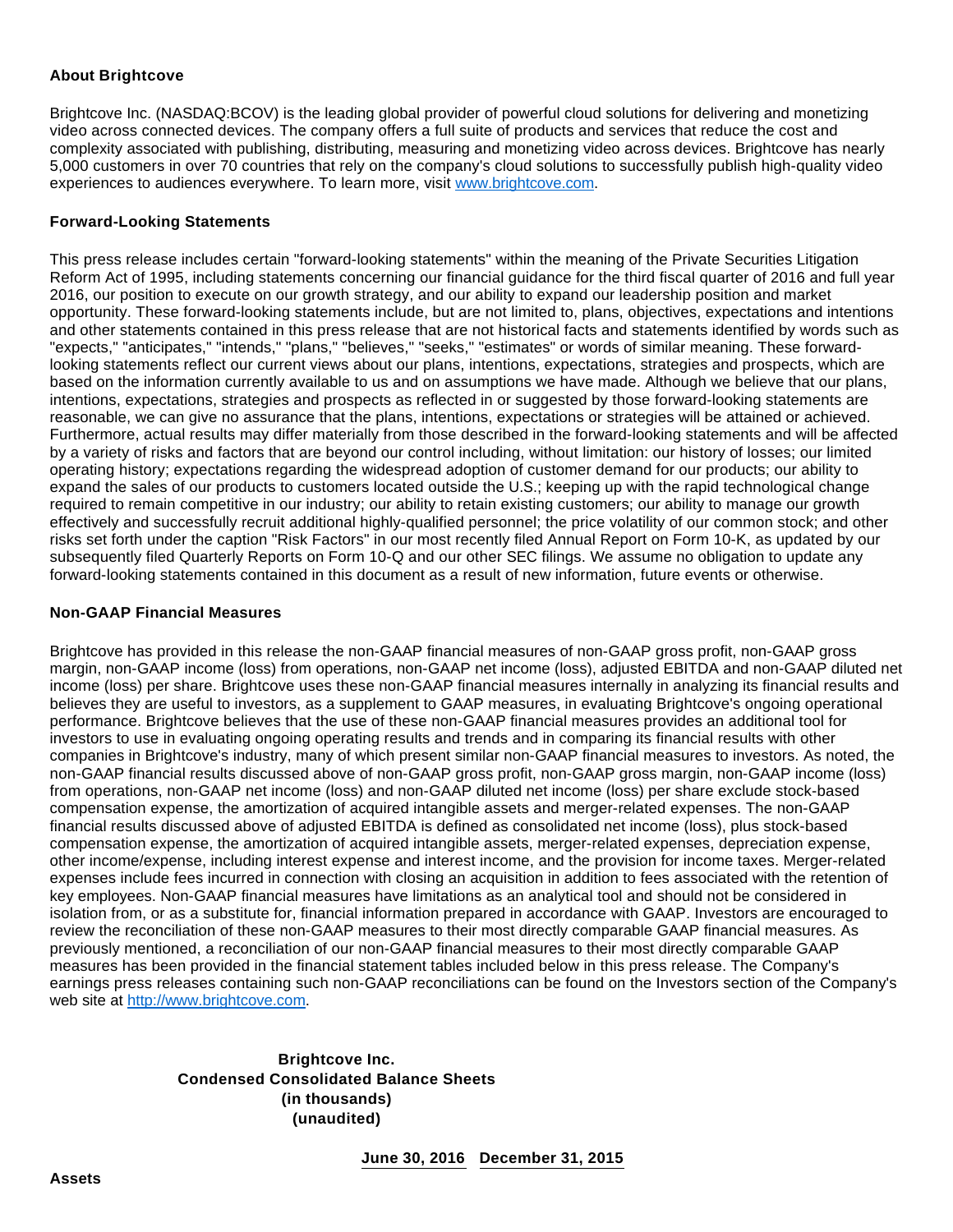| Current assets:                            |               |               |
|--------------------------------------------|---------------|---------------|
| Cash and cash equivalents                  | \$<br>30,194  | \$<br>27,637  |
| Accounts receivable, net of allowance      | 18,869        | 21,213        |
| Prepaid expenses and other current assets  | 5,842         | 4,579         |
| <b>Total current assets</b>                | 54,905        | 53,429        |
| Property and equipment, net                | 9,362         | 8,689         |
| Intangible assets, net                     | 12,537        | 13,786        |
| Goodwill                                   | 50,776        | 50,776        |
| Deferred tax asset                         | 82            | 63            |
| Restricted cash                            | 201           | 201           |
| Other assets                               | 980           | 724           |
| <b>Total assets</b>                        | \$<br>128,843 | \$<br>127,668 |
| Liabilities and stockholders' equity       |               |               |
| <b>Current liabilities:</b>                |               |               |
| Accounts payable                           | \$<br>4,883   | \$<br>3,302   |
| Accrued expenses                           | 11,301        | 12,849        |
| Capital lease liability                    | 633           | 850           |
| <b>Equipment financing</b>                 | 301           |               |
| Deferred revenue                           | 32,253        | 29,836        |
| <b>Total current liabilities</b>           | 49,371        | 46,837        |
| Deferred revenue, net of current portion   | 90            | 95            |
| <b>Other liabilities</b>                   | 2,299         | 2,601         |
| <b>Total liabilities</b>                   | 51,760        | 49,533        |
| Stockholders' equity:                      |               |               |
| Common stock                               | 33            | 33            |
| Additional paid-in capital                 | 223,180       | 220,458       |
| Treasury stock, at cost                    | (871)         | (871)         |
| Accumulated other comprehensive loss       | (657)         | (888)         |
| Accumulated deficit                        | (144, 602)    | (140, 597)    |
| Total stockholders' equity                 | 77,083        | 78,135        |
| Total liabilities and stockholders' equity | \$<br>128,843 | \$<br>127,668 |

# **Brightcove Inc. Condensed Consolidated Statements of Operations (in thousands, except per share amounts) (unaudited)**

|                                                 | <b>Three Months Ended June</b><br>30, |        |      |        | <b>Six Months Ended June</b><br>30, |        |     |        |
|-------------------------------------------------|---------------------------------------|--------|------|--------|-------------------------------------|--------|-----|--------|
|                                                 | 2016                                  |        | 2015 |        | 2016                                |        |     | 2015   |
| Revenue:                                        |                                       |        |      |        |                                     |        |     |        |
| Subscription and support revenue                | \$                                    | 35.080 | \$   | 31,917 | \$                                  | 69,733 | \$. | 63,728 |
| Professional services and other revenue         |                                       | 1,880  |      | 931    |                                     | 3,519  |     | 2,005  |
| Total revenue                                   |                                       | 36,960 |      | 32,848 |                                     | 73,252 |     | 65,733 |
| Cost of revenue: (1) (2)                        |                                       |        |      |        |                                     |        |     |        |
| Cost of subscription and support revenue        |                                       | 11,675 |      | 10,357 |                                     | 23,350 |     | 20,703 |
| Cost of professional services and other revenue |                                       | 1,778  |      | 1,201  |                                     | 3,367  |     | 2,447  |
| Total cost of revenue                           |                                       | 13,453 |      | 11,558 |                                     | 26,717 |     | 23,150 |
| Gross profit                                    |                                       | 23,507 |      | 21,290 |                                     | 46,535 |     | 42,583 |
| Operating expenses: (1) (2)                     |                                       |        |      |        |                                     |        |     |        |
| Research and development                        |                                       | 7,255  |      | 7,267  |                                     | 14,681 |     | 15,087 |
| Sales and marketing                             |                                       | 13,976 |      | 11,903 |                                     | 26,511 |     | 22,742 |
| General and administrative                      |                                       | 4,487  |      | 5,209  |                                     | 9.064  |     | 10,370 |
| Merger-related                                  |                                       |        |      | 62     |                                     | 21     |     | 76     |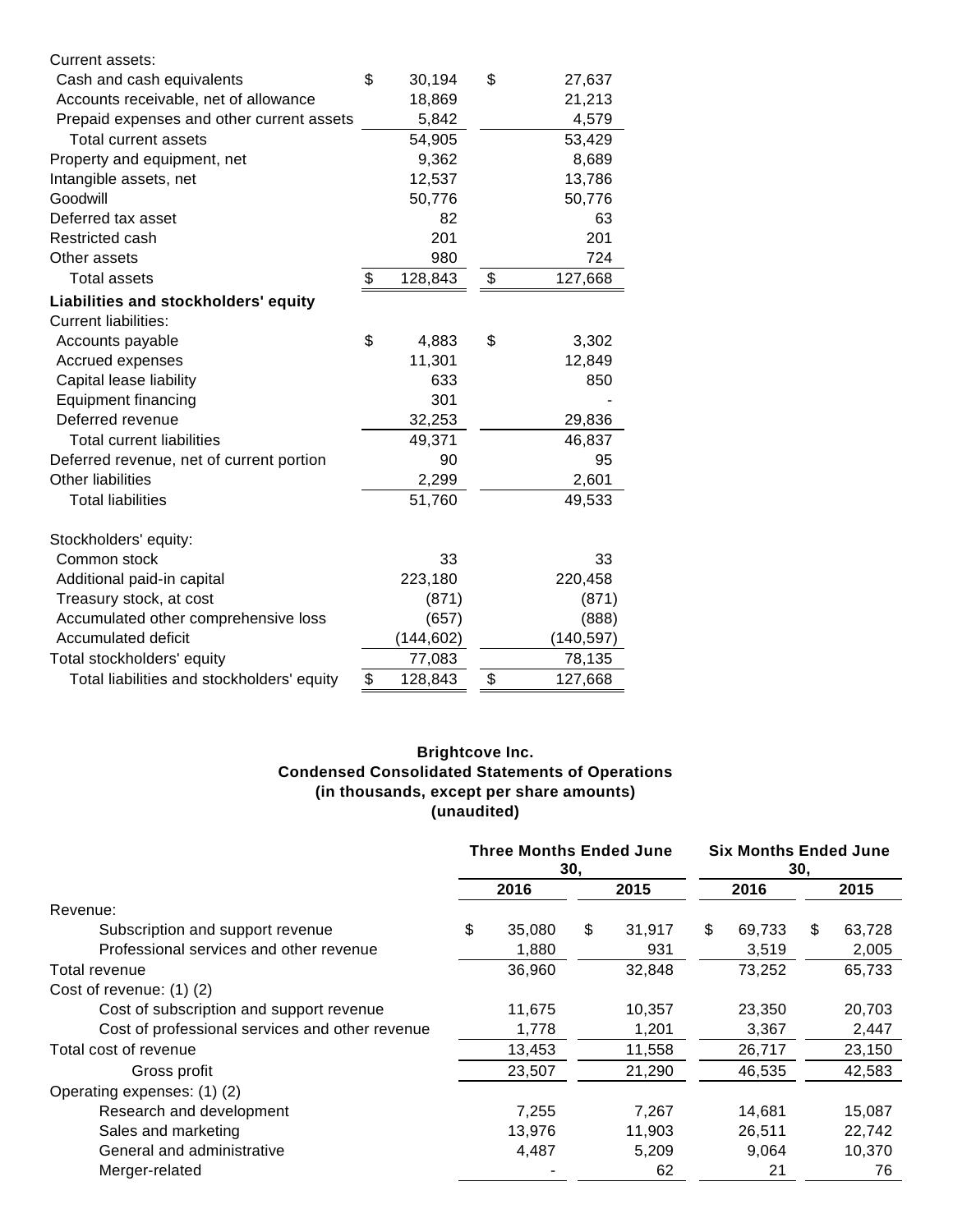| Total operating expenses                                                            | 25,718         | 24,441        | 50,277        |    | 48,275   |
|-------------------------------------------------------------------------------------|----------------|---------------|---------------|----|----------|
| Loss from operations                                                                | (2, 211)       | (3, 151)      | (3,742)       |    | (5,692)  |
| Other expense, net                                                                  | (91)           | (429)         | (122)         |    | (653)    |
| Net loss before income taxes                                                        | (2, 302)       | (3,580)       | (3,864)       |    | (6, 345) |
| Provision for income taxes                                                          | 96             | 66            | 141           |    | 132      |
| Net loss                                                                            | \$<br>(2, 398) | \$<br>(3,646) | \$<br>(4,005) | \$ | (6, 477) |
| Net income (loss) per share-basic and diluted                                       | \$<br>(0.07)   | \$<br>(0.11)  | \$<br>(0.12)  | S. | (0.20)   |
| Weighted-average shares-basic and diluted                                           | 32,794         | 32,548        | 32,760        |    | 32,522   |
| (1) Stock-based compensation included in above line<br>items:                       |                |               |               |    |          |
| Cost of subscription and support revenue                                            | \$<br>68       | \$<br>51      | \$<br>110     | \$ | 71       |
| Cost of professional services and other revenue                                     | 32             | 19            | 89            |    | 52       |
| Research and development                                                            | 181            | 226           | 570           |    | 660      |
| Sales and marketing                                                                 | 497            | 463           | 979           |    | 921      |
| General and administrative                                                          | 347            | 577           | 836           |    | 1,085    |
| (2) Amortization of acquired intangible assets included in the above line<br>items: |                |               |               |    |          |
| Cost of subscription and support revenue                                            | \$<br>508      | \$<br>508     | \$<br>1,016   | \$ | 1,015    |
| Research and development                                                            | 32             | 31            | 63            |    | 63       |
| Sales and marketing                                                                 | 244            | 250           | 470           |    | 501      |

# **Brightcove Inc. Condensed Consolidated Statements of Cash Flows (in thousands) (unaudited)**

|                                                                                 | Six Months Ended June 30, |         |      |          |  |  |  |
|---------------------------------------------------------------------------------|---------------------------|---------|------|----------|--|--|--|
| <b>Operating activities</b>                                                     |                           | 2016    | 2015 |          |  |  |  |
| Net loss                                                                        | \$                        | (4,005) | \$   | (6, 477) |  |  |  |
| Adjustments to reconcile net loss to net cash provided by operating activities: |                           |         |      |          |  |  |  |
| Depreciation and amortization                                                   |                           | 3,985   |      | 4,802    |  |  |  |
| Stock-based compensation                                                        |                           | 2,584   |      | 2,789    |  |  |  |
| Provision for reserves on accounts receivable                                   |                           | 165     |      | 167      |  |  |  |
| Loss on disposal of equipment                                                   |                           |         |      | 44       |  |  |  |
| Changes in assets and liabilities:                                              |                           |         |      |          |  |  |  |
| Accounts receivable                                                             |                           | 2,364   |      | 2,035    |  |  |  |
| Prepaid expenses and other current assets                                       |                           | (1,647) |      | (878)    |  |  |  |
| Other assets                                                                    |                           | (231)   |      | (530)    |  |  |  |
| Accounts payable                                                                |                           | 881     |      | 1,332    |  |  |  |
| Accrued expenses                                                                |                           | (1,067) |      | (2, 127) |  |  |  |
| Deferred revenue                                                                |                           | 1,980   |      | (726)    |  |  |  |
| Net cash provided by operating activities                                       |                           | 5,009   |      | 431      |  |  |  |
| <b>Investing activities</b>                                                     |                           |         |      |          |  |  |  |
| Cash paid for purchase of intangible asset                                      |                           | (300)   |      |          |  |  |  |
| Purchases of property and equipment, net of returns                             |                           | (1,026) |      | (2, 441) |  |  |  |
| Capitalization of internal-use software costs                                   |                           | (1,677) |      | (336)    |  |  |  |
| Net cash used in investing activities                                           |                           | (3,003) |      | (2, 777) |  |  |  |
| <b>Financing activities</b>                                                     |                           |         |      |          |  |  |  |
|                                                                                 |                           |         |      |          |  |  |  |

Proceeds from exercise of stock options 188 58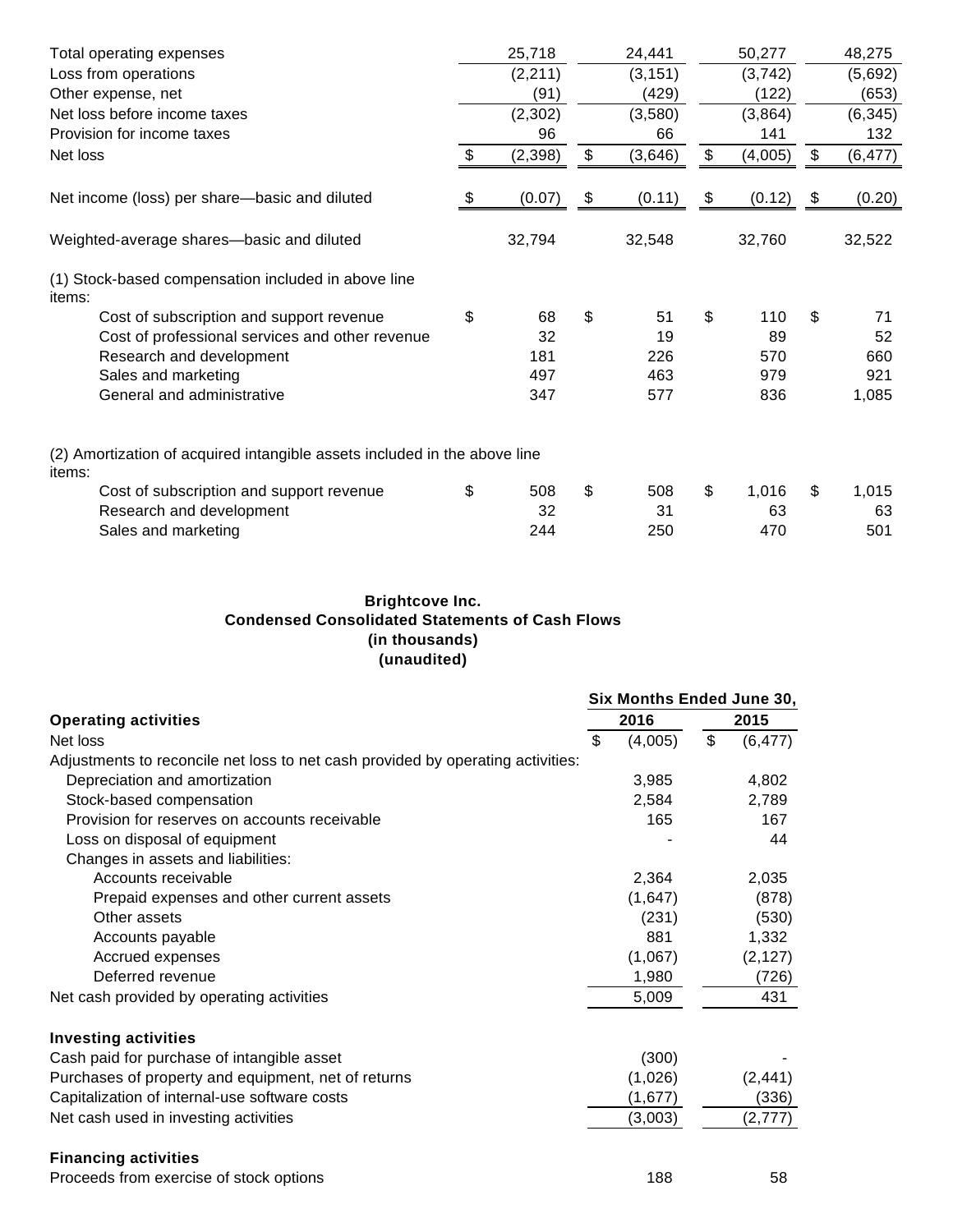| Payments of withholding tax on RSU vesting                   | (108)  |         |
|--------------------------------------------------------------|--------|---------|
| Proceeds from equipment financing                            | 604    | 1,704   |
| Payments on equipment financing                              | (122)  | (404)   |
| Payments under capital lease obligation                      | (461)  | (627)   |
| Net cash provided by financing activities                    | 101    | 731     |
| Effect of exchange rate changes on cash and cash equivalents | 450    | (63)    |
| Net increase (decrease) in cash and cash equivalents         | 2,557  | (1,678) |
| Cash and cash equivalents at beginning of period             | 27,637 | 22,916  |
| Cash and cash equivalents at end of period                   | 30,194 | 21,238  |

### **Brightcove Inc.**

# **Reconciliation of GAAP Gross Profit, GAAP Loss From Operations, GAAP Net Loss and GAAP Net Loss Per Share to**

# **Non-GAAP Gross Profit, Non-GAAP Income (Loss) From Operations, Non-GAAP Net Income (Loss) and Non-GAAP Net Income (Loss) Per Share**

# **(in thousands, except per share amounts)**

**(unaudited)**

|                                                             | <b>Three Months Ended June</b><br>30, |          |    | <b>Six Months Ended June 30,</b> |    |         |    |          |
|-------------------------------------------------------------|---------------------------------------|----------|----|----------------------------------|----|---------|----|----------|
|                                                             |                                       | 2016     |    | 2015                             |    | 2016    |    | 2015     |
| <b>GROSS PROFIT:</b>                                        |                                       |          |    |                                  |    |         |    |          |
| GAAP gross profit                                           | \$                                    | 23,507   | \$ | 21,290                           | \$ | 46,535  | \$ | 42,583   |
| Stock-based compensation expense                            |                                       | 100      |    | 70                               |    | 199     |    | 123      |
| Amortization of acquired intangible assets                  |                                       | 508      |    | 508                              |    | 1,016   |    | 1,015    |
| Non-GAAP gross profit                                       | $\boldsymbol{\mathsf{S}}$             | 24,115   | \$ | 21,868                           | \$ | 47,750  | \$ | 43,721   |
| <b>LOSS FROM OPERATIONS:</b>                                |                                       |          |    |                                  |    |         |    |          |
| GAAP loss from operations                                   | \$                                    | (2, 211) | \$ | (3, 151)                         | \$ | (3,742) | \$ | (5,692)  |
| Stock-based compensation expense                            |                                       | 1,125    |    | 1,336                            |    | 2,584   |    | 2,789    |
| Merger-related expenses                                     |                                       |          |    | 62                               |    | 21      |    | 76       |
| Amortization of acquired intangible assets                  |                                       | 784      |    | 789                              |    | 1,549   |    | 1,579    |
| Non-GAAP (loss) income from operations                      | \$                                    | (302)    | \$ | (964)                            | \$ | 412     | \$ | (1, 248) |
| <b>NET LOSS:</b>                                            |                                       |          |    |                                  |    |         |    |          |
| <b>GAAP</b> net loss                                        | \$                                    | (2,398)  | \$ | (3,646)                          | \$ | (4,005) | \$ | (6, 477) |
| Stock-based compensation expense                            |                                       | 1,125    |    | 1,336                            |    | 2,584   |    | 2,789    |
| Merger-related expenses                                     |                                       |          |    | 62                               |    | 21      |    | 76       |
| Amortization of acquired intangible assets                  |                                       | 784      |    | 789                              |    | 1,549   |    | 1,579    |
| Non-GAAP net (loss) income                                  | $\frac{1}{2}$                         | (489)    | \$ | (1, 459)                         | \$ | 149     | \$ | (2,033)  |
| GAAP diluted net loss per share                             | $\overline{\mathbf{e}}$               | (0.07)   | \$ | (0.11)                           | \$ | (0.12)  | \$ | (0.20)   |
| Non-GAAP diluted net (loss) income per share                | $\overline{\mathcal{S}}$              | (0.01)   | \$ | (0.04)                           | \$ | 0.00    | \$ | (0.06)   |
| Shares used in computing GAAP diluted net loss per<br>share |                                       | 32,794   |    | 32,548                           |    | 32,760  |    | 32,522   |
| Shares used in computing Non-GAAP diluted net (loss)        |                                       |          |    |                                  |    |         |    |          |
| income per share                                            |                                       | 32,794   |    | 32,548                           |    | 33,787  |    | 32,522   |

# **Brightcove Inc. Calculation of Adjusted EBITDA (in thousands) (unaudited)**